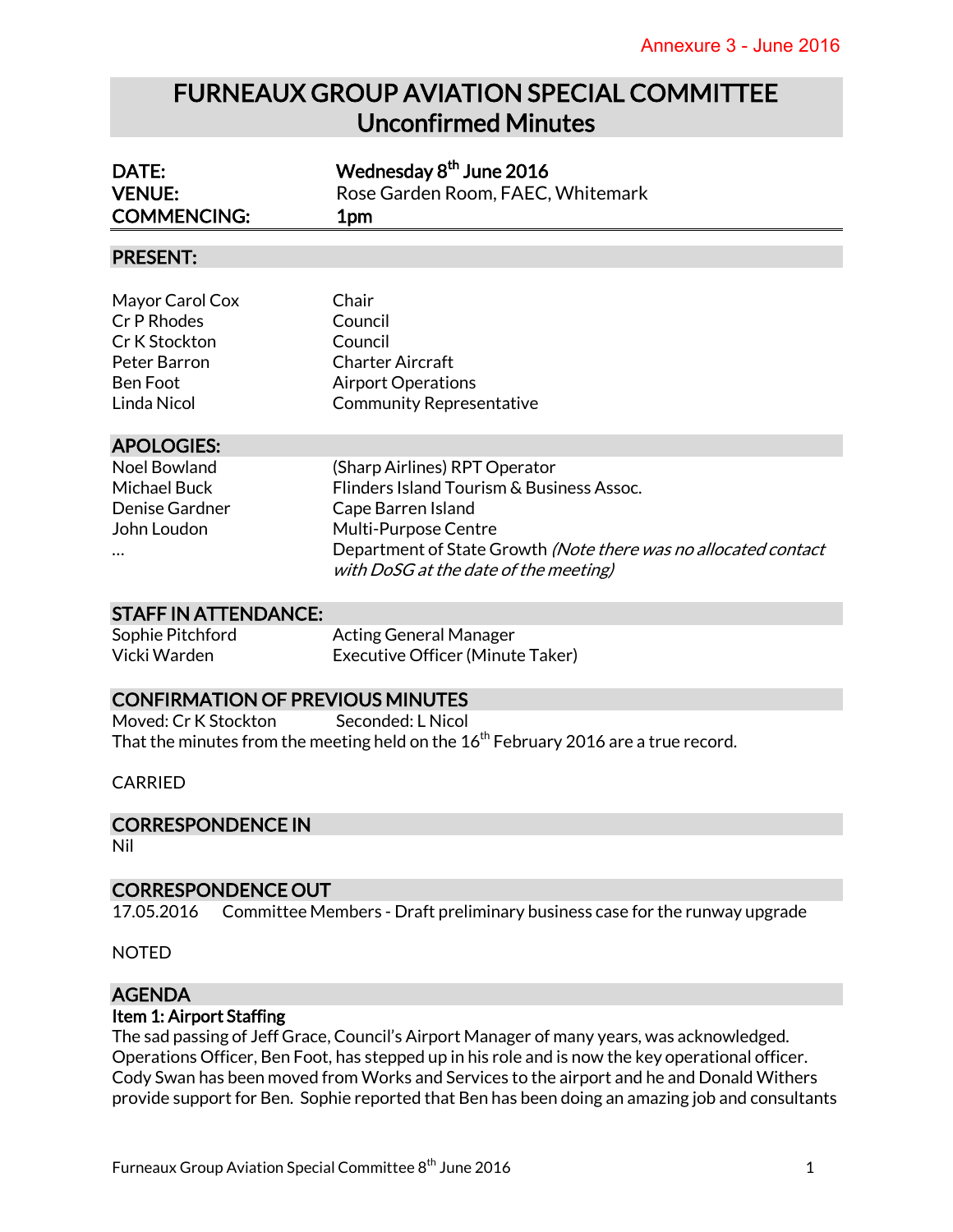and the Works and Services Manager are providing him with assistance. Council is providing Ben with opportunities to upskill as required.

The General Manager (and the Acting General Manager in Raoul's absence) continues to cover the role of Airport Manager for CASA requirements. This situation will remain until a decision is made on the runway and ownership of the airport. The decision on ownership is not expected to be prolonged. Feedback from this meeting will be incorporated into the Preliminary Business Case; it will then be sent to the Minister for Infrastructure to be considered. If the Airport Manager's position is to be refilled by Council it will be a transparent process and there will not be a direct appointment.

#### Action: Include a contingency line against wages in the budget for the Airport Manager position.

The Acting General Manager's report was noted.

Carol reported that due to the amount of flooding across the state, the Federal Government could put into place flood recovery assistance. Council is keeping track of all costs associated with short runway damage and repair due to rain in case we fit the criteria.

## Item 2: Preliminary Business Case – Runway Upgrade

Comments on the Draft Preliminary Business Case Runway Upgrade report were received:

- The Department of Infrastructure are happy with the report with no changes requested.
- $\bullet$  Preference is a replacement runway that does not require the current 14/32 runway to be out of action for 12-18 months limiting the type of aircraft that could land during that time. It would destroy the economy of the Island.
- Need to plan long term and for longevity by building a new runway to the maximum strength that can be afforded.
- Need to emphasise the report includes RPT passenger numbers not total aircraft passenger numbers at tables 7 and 8.
- Incorporate latest RPT passenger numbers in report.

#### Action: 1. Send email to Sophie by close of business Friday with other comments on the report. 2. Take the report to the June Council Meeting for consideration by Council.

## Item 3: Development of Hangers

Recent interest has been shown by local aviation operators in having hangers at the airport to house their planes/base their operations. Work was being done on placement of hangers before the runway issues developed. Ideally private and commercial operations should be separated for safety and security reasons (as per master plan). The intention was to develop the area west of the terminal to the Council workshop for commercial operators and extend the apron. The land on the opposite side of the airport could continue to be leased to private users who would then build their own hanger (same arrangement as with L Walker).

The benefits of having the commercial operators on the terminal side are access to services and proximity to infrastructure. There is currently enough room for 3 hangers and another 3 could be